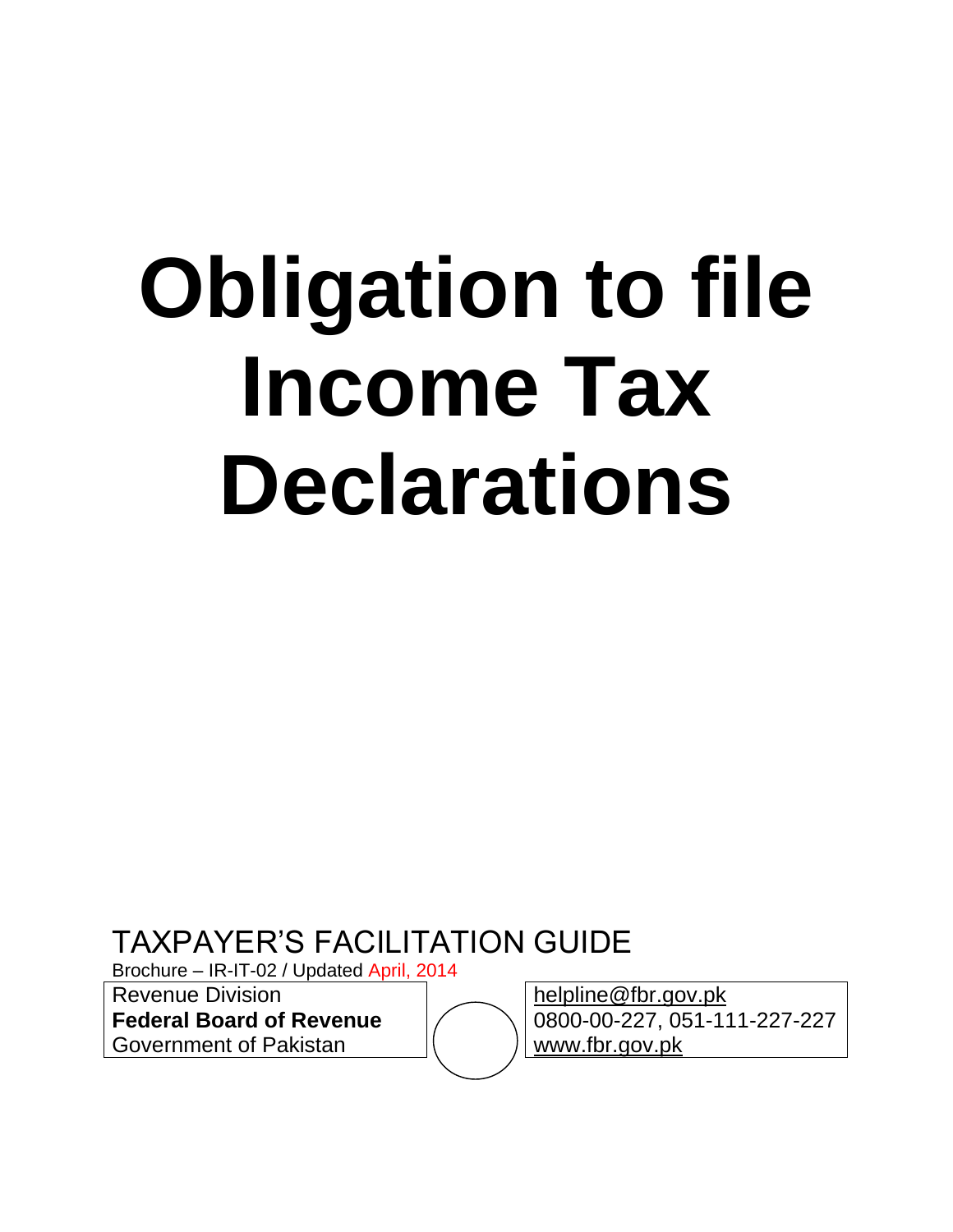## *Our Vision*

*To be a modern, progressive, effective, autonomous and credible organization for optimizing revenue by providing quality service and promoting compliance with tax and related laws*

## *Our Mission*

*Enhance the capability of the tax system to collect due taxes through application of modern techniques, providing taxpayer assistance and by creating a motivated, satisfied, dedicated and professional workforce*

# *Our Values*

*Integrity Professionalism Teamwork Courtesy Fairness Transparency Responsiveness* 

*For assistance and information on tax matters Please contact our help line center through Toll Free Telephone 0800-00-227 and following numbers: Telephone 051-111-227-227 or 051-111-227-228 Fax 051-9205593 E-mail [helpline@fbr.gov.pk](mailto:helpline@fbr.gov.pk) or*

*Visit our tax facilitation center (located in all major cities) or any Regional Tax Office or Visit our website at [www.fbr.gov.pk](http://www.fbr.gov.pk/)*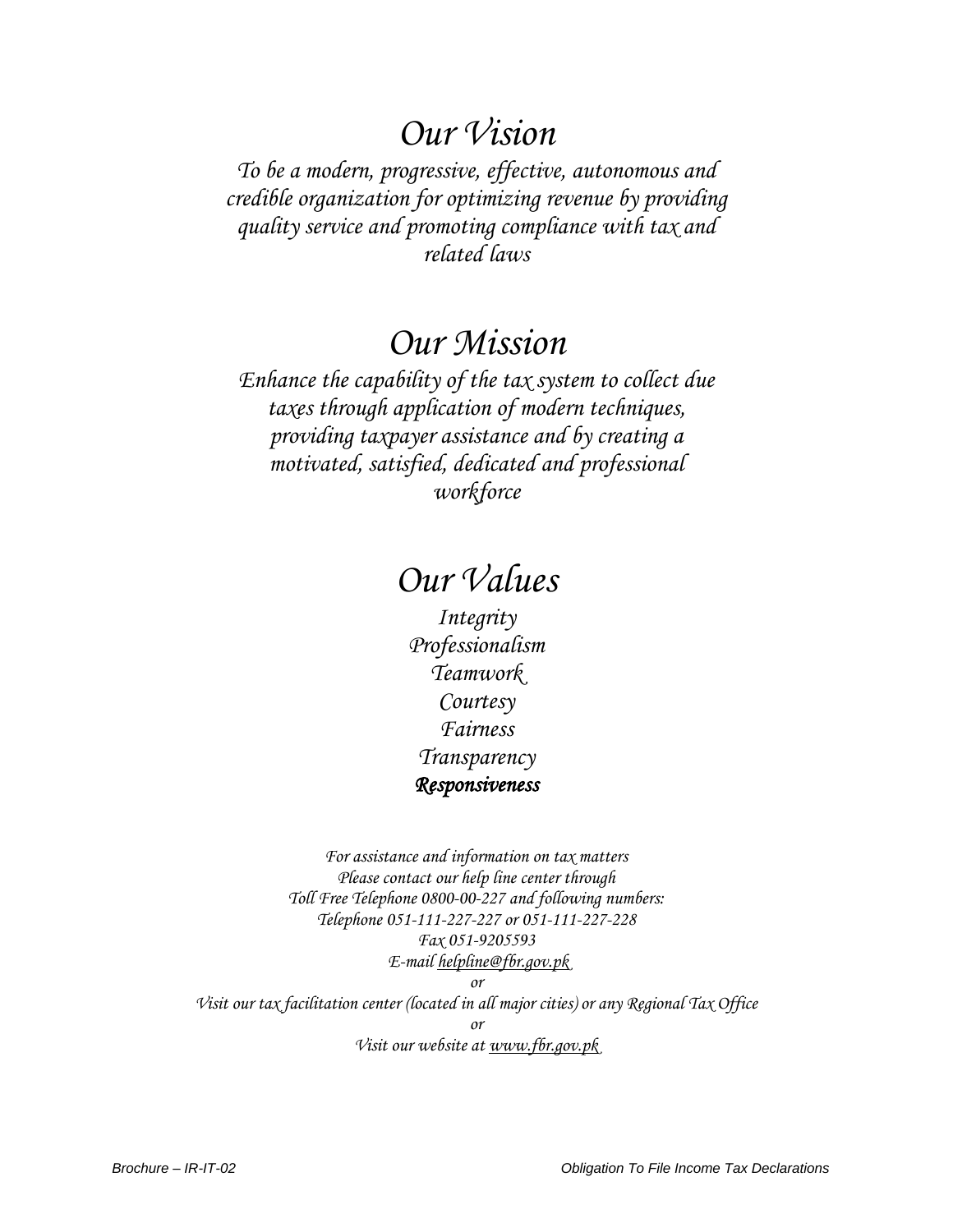Federal Board of Revenue Revenue Division Government of Pakistan

Brochure – IR-IT-02 Updated April, 2014

# **Introduction**

**This brochure provides general information about taxpayers for filing income tax obligations of declarations (return of income and statement of final/fixed tax).**

**We have used simple language to explain most common tax situations. If you need more help after reading this brochure, feel free to contact us for further details and information.**

| <b>Contents</b>                                                                                      | Page           |
|------------------------------------------------------------------------------------------------------|----------------|
|                                                                                                      |                |
| <b>What is "Return of Income"</b>                                                                    | $\overline{2}$ |
| What is "Return of Income"                                                                           | $\overline{2}$ |
| Obligation to file income tax declarations                                                           | $\overline{2}$ |
| Who is required to furnish the return of<br>income?                                                  | $\overline{2}$ |
| Who is required to furnish the statement<br>of final/fixed tax?                                      | 3              |
| What is the due date?                                                                                | 3              |
| Where to furnish?                                                                                    | 3              |
| Is it mandatory to furnish electronically?                                                           | 3              |
| What penalties and default surcharge are<br>charged from non-filers, late-filers or<br>short-filers? | 4              |
| Can penalty for non-filing or late filing be<br>avoided?                                             | 4              |
| What if an omission or wrong statement<br>is discovered later?                                       | 4              |
| In case of refund what is required to be<br>done?                                                    | 5              |
| <b>Definitions</b>                                                                                   | 5              |

*This brochure is to assist the taxpayers and reflects the legal position at the time of printing. In case of any conflict, the legal provisions of the law shall prevail over the contents of this brochure***.**

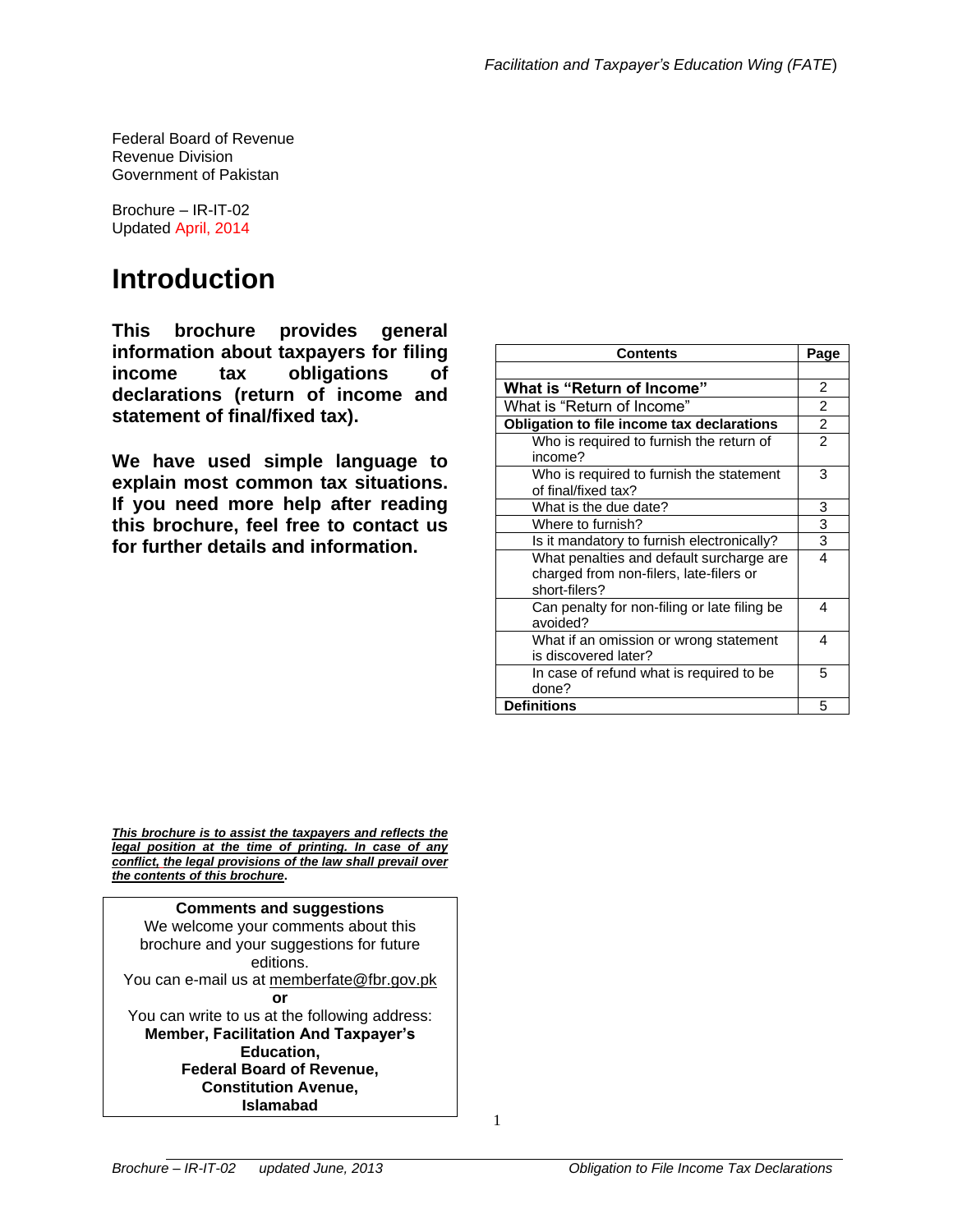## **What is a "Return of Income"**

The Return of Income is a Form filed by a person to the Income Tax Department. It contains details of the person's annual income(s).

### **Obligation to file income tax declarations**

**Who is required to submit a return of income?**

- 1. Every *company* irrespective of any conditions, whether earning exempt income, or still in start-up stage or any other situation;
- 2. *Associations of persons* and individuals with annual income over Rs. 400,000/- for tax year 2013.

*Any person who is ch*arged to tax in any of the two preceding *tax years*

Any person who claims a loss to be carried forward and set-off against the income of the following year(s).

- 3. Any person who owns immovable property:
	- i. with land area of 250 sq. yards or more located in areas falling within the *municipal limits*, a Cantonment Board, or the Islamabad Capital Territory;
	- ii. with land area of 500 sq. yards or more located in rating area; or
	- iii. a flat located in areas falling within the *municipal limits* , a Cantonment Board, or the Islamabad Capital Territory; or
	- iv. a flat with covered area of 2,000 sq. feet or more located in rating areas;
- 4. any person who owns a motor vehicle having engine capacity of 1,000 cc or more
- 5. any person who has obtained a National Tax Number; or
- 6. any person who is the holder of commercial or industrial connection of electricity where

the amount of annual bill exceeds Rs. 1,000,000.

- 7. *Non profit organizations*, irrespective of any conditions;
- 8. Any welfare institution approved under Clause (58) of Part I of the Second Schedule to the Income Tax Ordinance, 2001, irrespective of any conditions.
- Every individual whose income under the  $\bullet$ head 'Income from business' exceeds Rs. 300,000 but does not exceed the *maximum amount that is not chargeable to tax*.
- Any person [who in the opinion of the Commissioner was required to furnish the return of income (for any of the aforesaid reasons) but has failed to do so] to whom a notice for furnishing of the return of income has been served by the Commissioner.

Even if none of the above applies, one may still need to file a return in order to claim a refund of tax deducted or collected at source (other than final tax).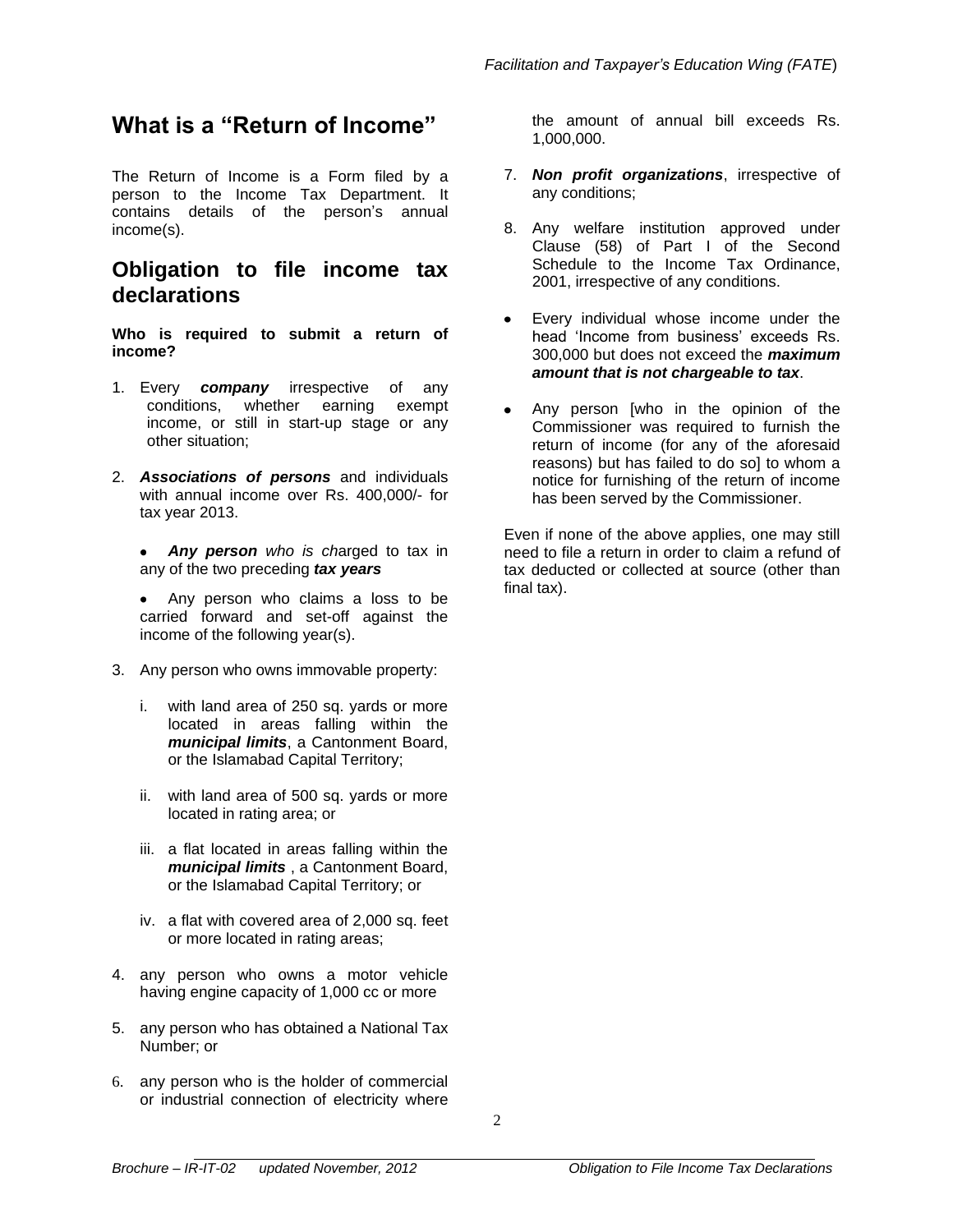## **Who is not required to file I.T Return?**

**Exceptions** (not required to file return of income) to the above are as under:

- Deriving income exclusively from salary **upto Rs. 499,999** (The annual statement of deduction of income tax from salary, filed by the employer is treated as return of income on behalf of such employee);
- Entire income is subject to final tax or fixed tax for which a separate statement is prescribed;
- A widow, an orphan below the age of 25 years or a disabled person solely for the reason of owning immovable property (a flat or land of 250 sq. yards or more) located in areas falling within the municipal limits\*, a Cantonment Board, or the Islamabad Capital Territory; and
- A *non-resident* for the reason of owning immovable property;

#### **Definition**

**"Municipal limits"** means areas existing immediately before the commencement of local government laws in the provinces.

#### **Definition**

"**Non-profit organization**" means any person other than an individual which is:

- $\bullet$ Established for religious, educational, charitable, welfare or development purposes, or for the promotion of an amateur sport;
- Formed and registered under any law as a non-profit organization;
- Approved by the commissioner of income  $\bullet$ tax; as a NPO and
- None of the assets of such person confers, or may confer, a private benefit to any other person;

**"Maximum amount that is not chargeable to tax"** for the *tax year* 2013 is Rs. 400,000 of *taxable income* derived from all sources taken together.

**Who is required to furnish the statement of final/fixed tax?**

- Any person deriving *income subject to a separate charge*, *income subject to final tax* or *separate block of income* [Please read our brochure **Income subject to Separate Charge, Final Tax, and Fixed Tax Regimes of Income Tax**]
- Any person [who in the opinion of the Commissioner was required to furnish the statement of final/fixed tax but has failed to do so] to whom a notice for furnishing of the statement of final/fixed tax has been served by the Commissioner.

#### **What is the due date for furnishing the return of income and/or statement of final/fixed tax?**

The due dates for furnishing the return of income and/or statement of final/fixed tax for are as under:

| In case of a <b>company</b> (Both                                                                            |                              |
|--------------------------------------------------------------------------------------------------------------|------------------------------|
|                                                                                                              |                              |
| for return of income and/or<br>statement of final/fixed tax):                                                |                              |
| Whose tax year ends<br>between 1 <sup>st</sup> July and 31 <sup>st</sup><br>December                         | 30 <sup>th</sup> September * |
| Whose tax year ends<br>between 1 <sup>st</sup> January and<br>30 <sup>th</sup> June                          | 31 <sup>st</sup> December *  |
| In case of salaried individual<br>(Both for return of income<br>and/or statement of final/fixed<br>tax only) | 31 <sup>st</sup> August *    |
| In case of other individual and<br>association of persons                                                    |                              |
| Required to furnish<br>statement of final/fixed<br>tax only                                                  | 31 <sup>st</sup> August *    |
| Required to furnish<br>statement of final/fixed<br>tax and return of income                                  | 30 <sup>th</sup> September * |
| Required to furnish return<br>of income only<br>* next following the end of tax year                         | 30 <sup>th</sup> September * |

**Where to furnish the return of income and/or statement of final/fixed tax?**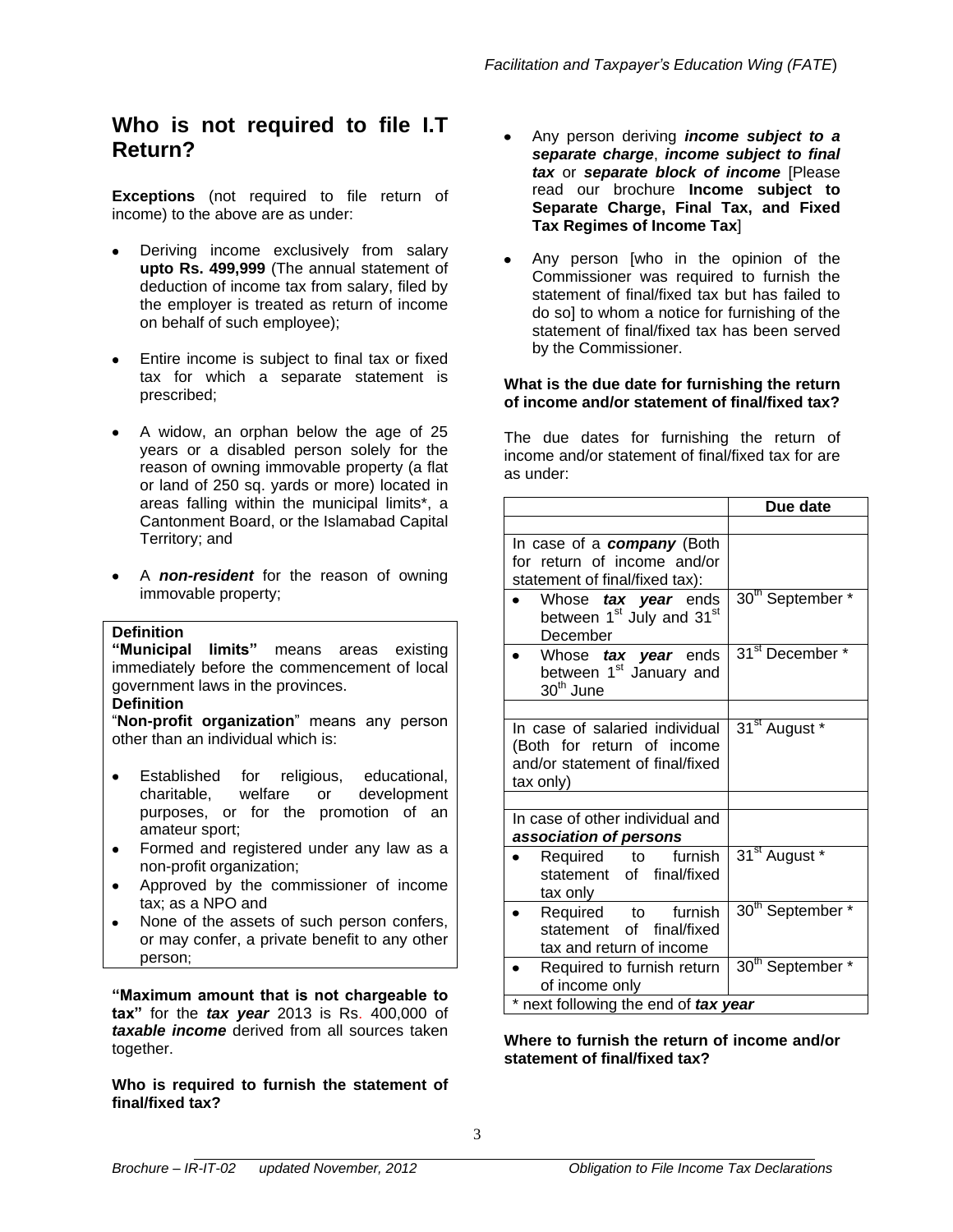- **Hard copies (printed forms)**of the return of income and/or statement of final/fixed tax can be furnished:
	- o By post or courier service; or
	- o Delivery by hand;

to the Tax Facilitation Center of the respective Large Taxpayer Unit or Regional Tax Office having jurisdiction over a taxpayer **where** *electronic filing of return of income and/or statement of final/fixed tax is not mandatory*.

**Soft copies (electronic filling)** of the return of income and/or statement of final/fixed tax are required to be furnished through Federal Board of Revenue web portal [\(www.e.fbr.gov.pk\)](http://www.e.fbr.gov.pk/).

#### **Is it mandatory to furnish the return of income and/or statement of final/fixed tax electronically?**

Electronic filing of return of income and/or statement of final/fixed tax is mandatory for the following:

- A *company*;
- An *Association of Persons*; and
- An individual registered under the Sales Tax Act, 1990
- An individual deriving income from salary of Rs. 500,000 or more.

For further information on the procedure for efiling please visit FBR"s web portal [www.e.fbr.gov.pk](http://www.e.fbr.gov.pk/)

#### **What penalties and default surcharge are charged from non-filers, late-filers or shortfilers?**

- Non-filers or late-filers attract a penalty equal to 0.1% of the tax payable for each day of default subject to a minimum penalty of Rs. 5,000 and a maximum penalty of 25% of the tax payable;
- Non-filers, late-filers or short-filers owing a tax payable on the due date of furnishing the return of income and/or statement of final/fixed tax also attract Default Surcharge (interest) at the rate of KIBOR plus 3% per quarter; and

Where a return of income and/or statement of final tax are required to be furnished in compliance to a notice served by the Commissioner, the non-filers and late filers commit an offence punishable on conviction with a fine or imprisonment for a term not exceeding one year or both.

#### **Can penalty for non-filing or late filing be avoided?**

Penalty for non-filing or late filing can be avoided by taking extension in time for furnishing the return of income and/or statement of final/fixed tax from the Commissioner.

For this purpose application in writing, by the due date, has to be made to the Commissioner specifying the reasons for inability to furnish the return of income and/or statement of final/fixed tax by the due date.

If the Commissioner is satisfied that because of the absence from Pakistan, sickness of the taxpayer, any misadventure or any other reasonable cause, the taxpayer is unable to furnish the return of income and/or statement of final/fixed tax on the due date, the Commissioner is empowered to allow extension for furnishing the return of income and/or statement of final/fixed tax upto 15 days and in exceptional circumstances for a longer period.

#### **What if an omission or wrong statement is discovered later in the return of income and/or statement of final/fixed tax?**

A return of income and/or statement of final/fixed tax can be revised to correct any omission or wrong statement discovered later on, within 5 years from the end of the financial year in which the return of income and/or statement of final/fixed tax was originally furnished.

The revised return of income and/or statement of final/fixed have to be accompanied with revised accounts or revised audited accounts and the reasons for such revision.

Furnishing of revised return of income and/or statement of final tax does not absolve a person from payment of default surcharge.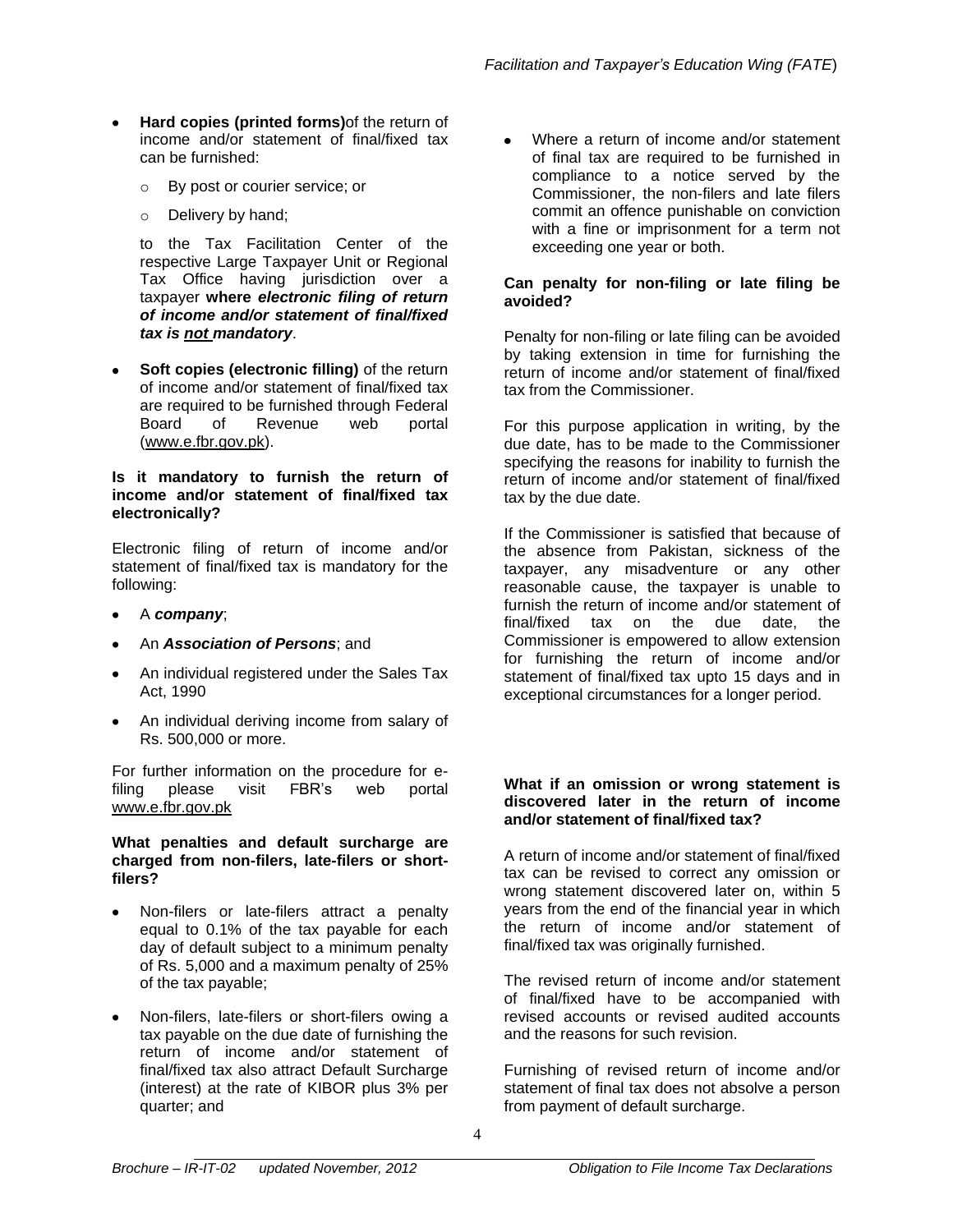#### **In case of refund what is required to be done?**

- If computation of tax results in a refund, you  $\bullet$ are required to submit a separate application for claim of refund in the prescribed form with the return of income and/or statement of final tax.
- The refund can also be claimed later on  $\bullet$ (after you have submitted your tax returns) but within two years from the date of assessment (date of filling of return etc.) or from the date on which the tax was paid, which ever is later.

## **Definitions**

Following terms used in this brochure are explained in our brochure "**Basic Concepts of Tax on Income**":

- Company  $\bullet$
- Associations of persons  $\bullet$
- Taxable income  $\bullet$
- $\bullet$ Tax year